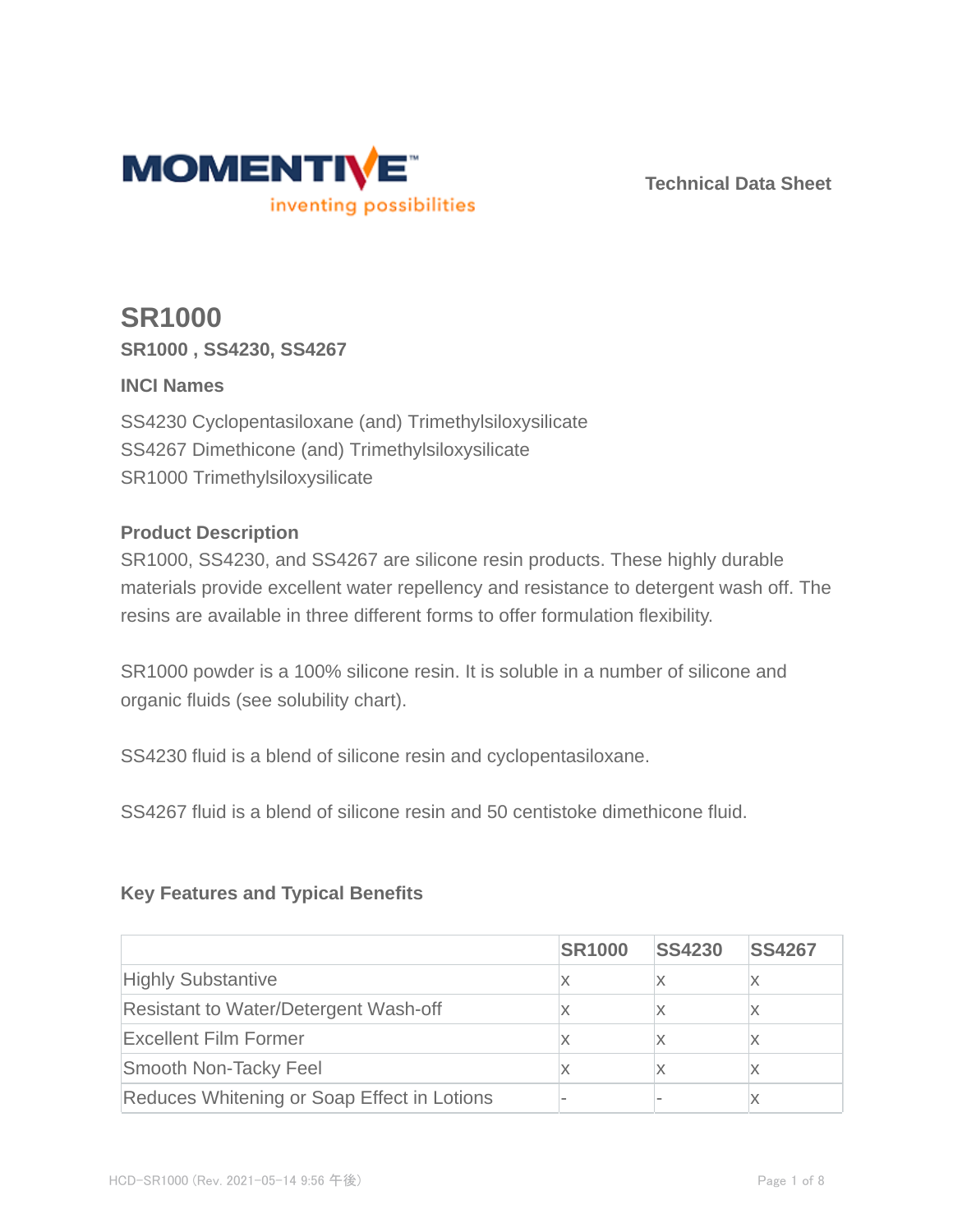| <b>Fast Dry Time due to Volatile Carrier</b> |  |  |
|----------------------------------------------|--|--|
| Versatility of Carrier Choice                |  |  |

### Typical Properties

| Property                   | <b>SR1000</b> | <b>SS4230</b> | <b>SS4267</b>            |
|----------------------------|---------------|---------------|--------------------------|
| Viscosity (cSt) $@$ 25°C   |               | 70-200        | 300-700                  |
| % Resin                    | 100           | 45            | 35                       |
|                            | White         | Clear         | Clear                    |
| Appearance                 | Powder        | Liquid        | Liquid                   |
| Specific Gravity @ 25/25°C |               | 1.05          | 1.04                     |
| Particle Size (microns)    | 20-100        |               |                          |
| Bulk Density (lbs/gal)     | 2.5           |               | $\overline{\phantom{a}}$ |

# **SOLUBILITY DATA**

- **Key: I = Insoluble at < 1% by weight**
- **PS = Partially Soluble at > 1% but < 10% by weight**
- **S = Soluble at > 10% in all portions**
- **SH = Soluble Hot at > 10% in all portions**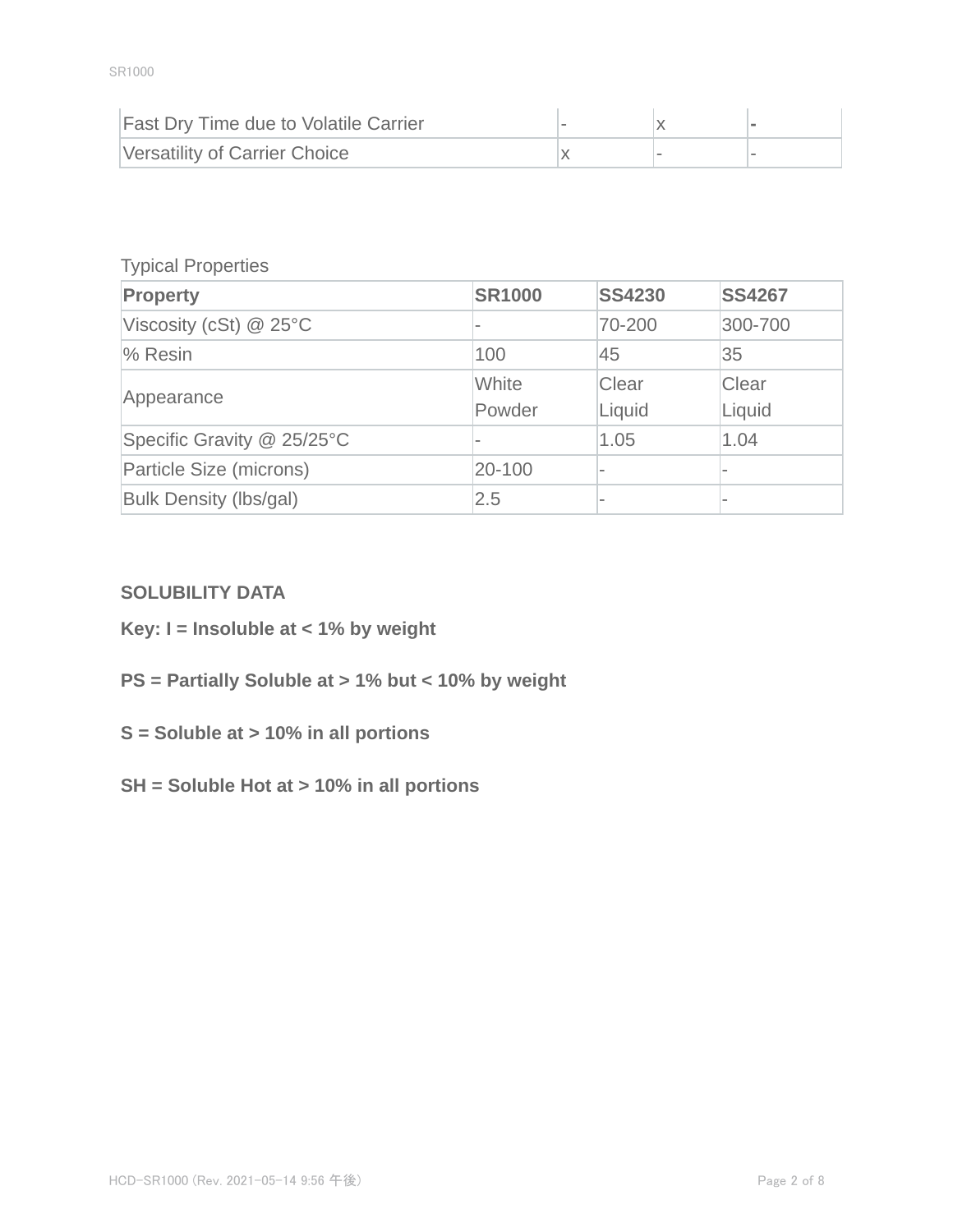| <b>Solvent Type</b>                               | <b>Material</b>                          |   | SR1000 SS4230 SS4267 |   |
|---------------------------------------------------|------------------------------------------|---|----------------------|---|
| <b>Highly Polar</b>                               | Water                                    |   |                      |   |
| <b>Hydrocarbon Solvents</b>                       | Aliphatic                                | S | S                    | S |
|                                                   | Aromatic                                 | S | S                    | S |
| <b>Hydrocarbon &amp; Vegetable</b><br><b>Oils</b> | Mineral Oil 65/75 SUS                    |   |                      |   |
|                                                   | Mineral Oil 220/210 SUS                  |   |                      |   |
|                                                   | Petrolatum                               |   |                      |   |
|                                                   | Cottonseed (Gossypium) Oil               |   |                      |   |
|                                                   | Castor (Ricinus Communis) Oil            |   |                      |   |
|                                                   | Sunflower (Helianthus Annus)<br>Seed Oil |   |                      |   |
|                                                   | <b>Maleated Soybean Oil</b>              |   |                      |   |
|                                                   | Wheat (Triticum Vulgare) Germ<br>Oil     |   |                      |   |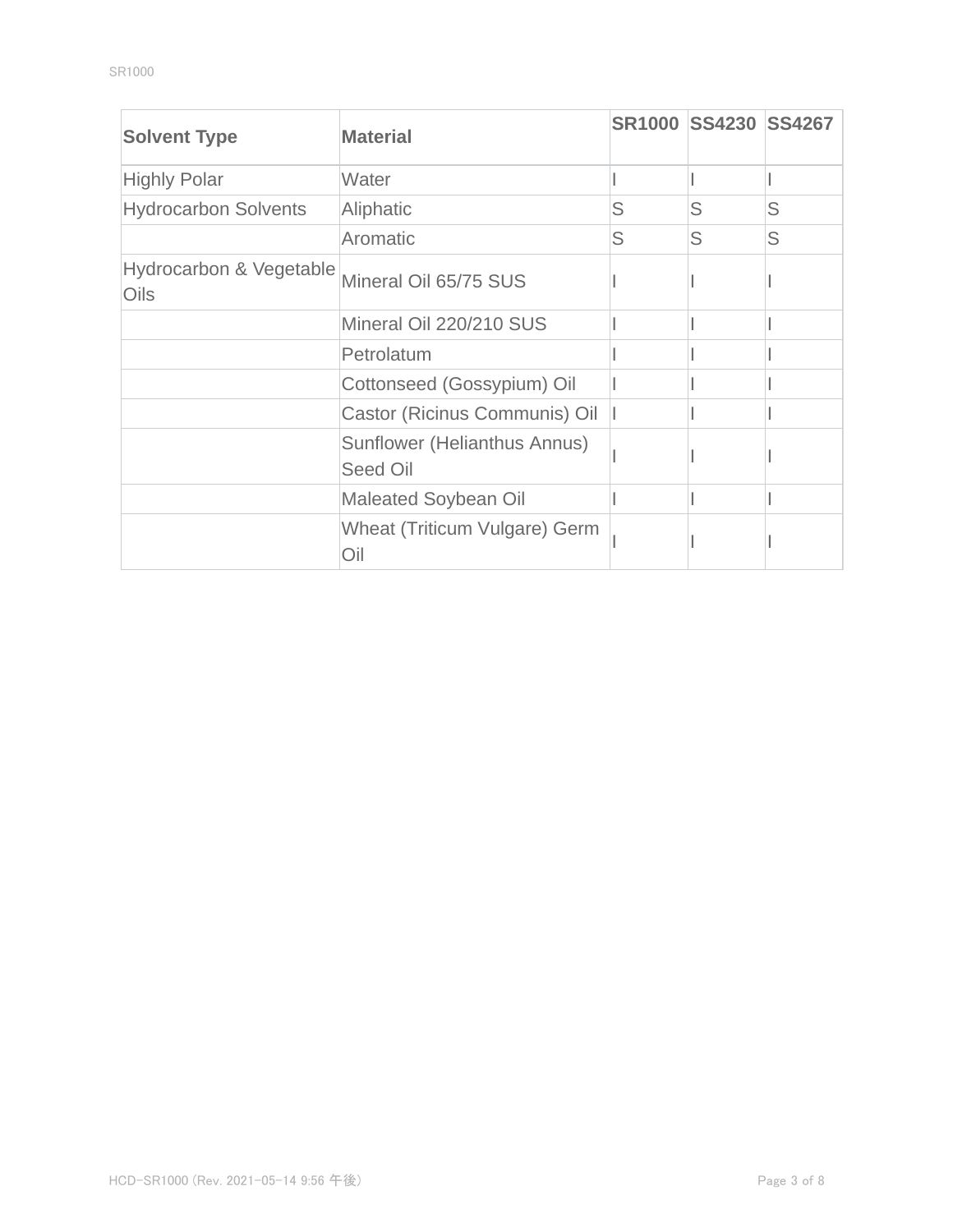| <b>Alcohols &amp;</b><br><b>Glycols</b> | <b>Cetyl Alcohol</b>                                        | <b>SH</b> | <b>SH</b> | <b>SH</b> |
|-----------------------------------------|-------------------------------------------------------------|-----------|-----------|-----------|
|                                         | Ethanol (95%)                                               |           |           |           |
|                                         | SD Alcohol 40                                               |           |           |           |
|                                         | <b>Isopropyl Alcohol</b>                                    | S         | S         |           |
|                                         | 2-Ethyl-Hexanol                                             | <b>PS</b> | <b>PS</b> | <b>PS</b> |
|                                         | Lauryl Alcohol                                              |           | <b>PS</b> | <b>PS</b> |
|                                         | <b>Stearyl Alcohol</b>                                      | <b>SH</b> | <b>SH</b> | <b>SH</b> |
|                                         | <b>Ethylene Glycol</b>                                      | <b>SH</b> | PSH       |           |
|                                         | Propylene Glycol                                            |           |           |           |
|                                         | Glycerin                                                    |           |           |           |
| <b>Esters</b>                           | <b>Isopropyl Palmitate</b>                                  | S         | S         | S         |
|                                         | <b>Isopropyl Myristate</b>                                  | S         | S         | S         |
|                                         | <b>Myristyl Propionate</b>                                  | S         | S         | S         |
|                                         | PPG-2 Myristyl Ether Propionate                             | S         | S         | S         |
| <b>Silicones</b>                        | Dimethicone (SF96-350)                                      | S         | S         | S         |
|                                         | Cyclopentasiloxane (SF1202)                                 | S         | S         | S         |
|                                         | Diisostearoyl Trimethyolpropane Siloxy Silicate<br>(SF1318) |           |           |           |
|                                         | Phenyl Trimethicone (SF1550)                                | S         | S         | S         |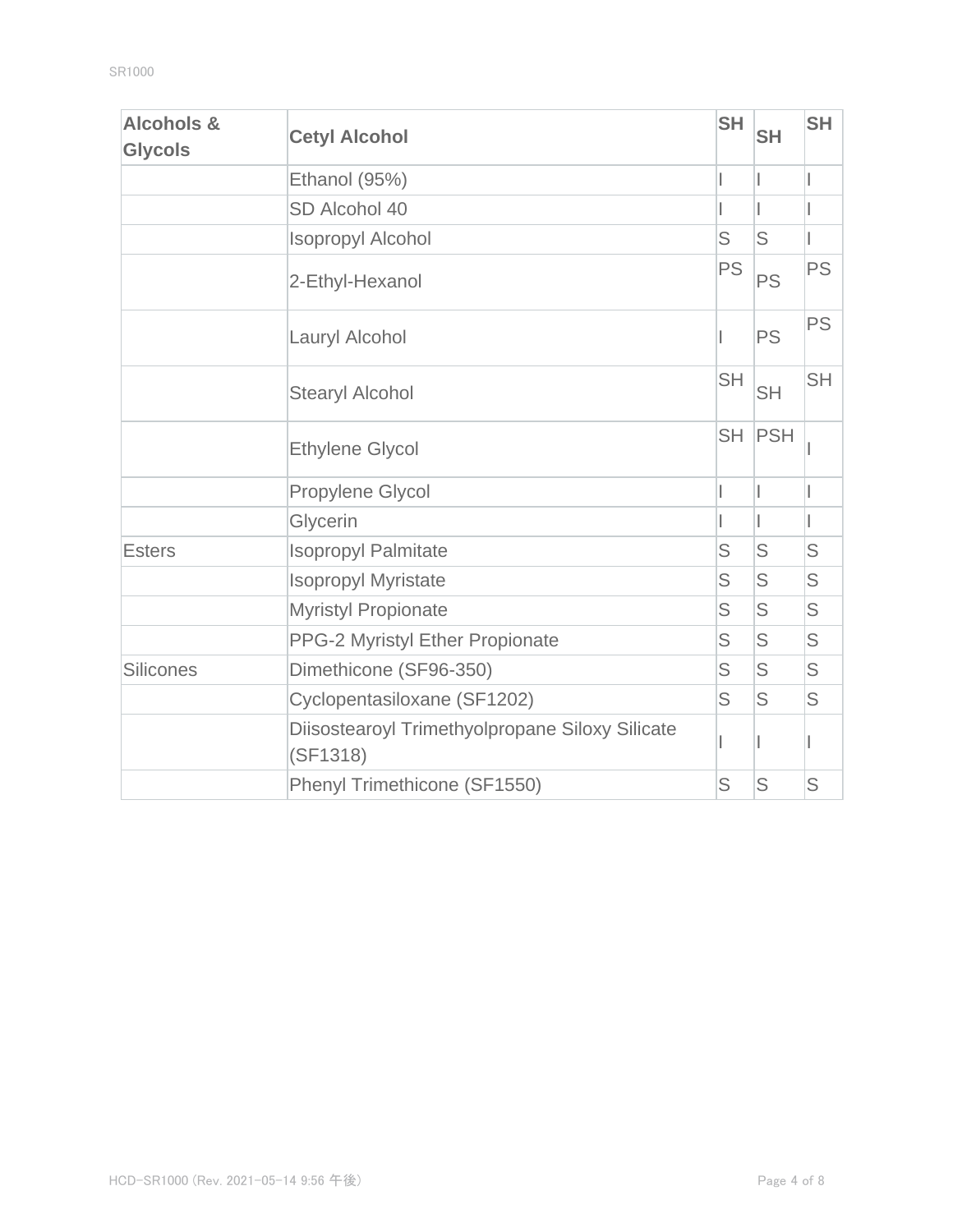| <b>Waxes</b>      | Paraffin                            |           |   |           |
|-------------------|-------------------------------------|-----------|---|-----------|
|                   | Ozokerite                           |           |   |           |
|                   | Candelilla (Euphorbia Cerifera) Wax |           |   |           |
|                   | <b>Beeswax</b>                      |           |   |           |
|                   | Carnuba (Copernicia Cerifera) Wax   |           |   |           |
| <b>Sunscreens</b> | <b>Octyl Dimethyl PABA</b>          |           |   |           |
|                   | Benzophenone-3                      |           |   | <b>PS</b> |
|                   | <b>Octyl Methoxycinnamate</b>       | <b>SH</b> | S |           |
| <b>Pigments</b>   | D& C Orange No. 5                   | <b>NA</b> |   |           |
|                   | D& C Red No. 21                     | <b>NA</b> |   |           |
|                   | <b>Iron Oxides</b>                  | <b>NA</b> |   |           |
| Lanolin           | Lanolin                             |           |   |           |
| Other             | <b>Tocopheryl Acetate</b>           | <b>SH</b> | S |           |

SR1000, SS4230 and SS4267 are trademarks of Momentive Performance Materials.

## **Potential Applications**

- Protective Skin Products
- Sunscreen Products
- Facial Make-up
- Lotions and Creams
- Color Cosmetics

General instructions for use

SR1000: Pre-mix SR1000 with a solvent of your choice until completely dissolved.Good solvents are low viscosity Dimethicone or Cyclopentasiloxane. Add pre-mix to the oil phase of your formulation.

SS4230 & SS4267: as these resins are already dissolved in Cyclopentasiloxane or Dimethicone respectively for your convenience they can be added directly to the oil phase of your formulation.

Recommended usage level: SR1000: 1-15%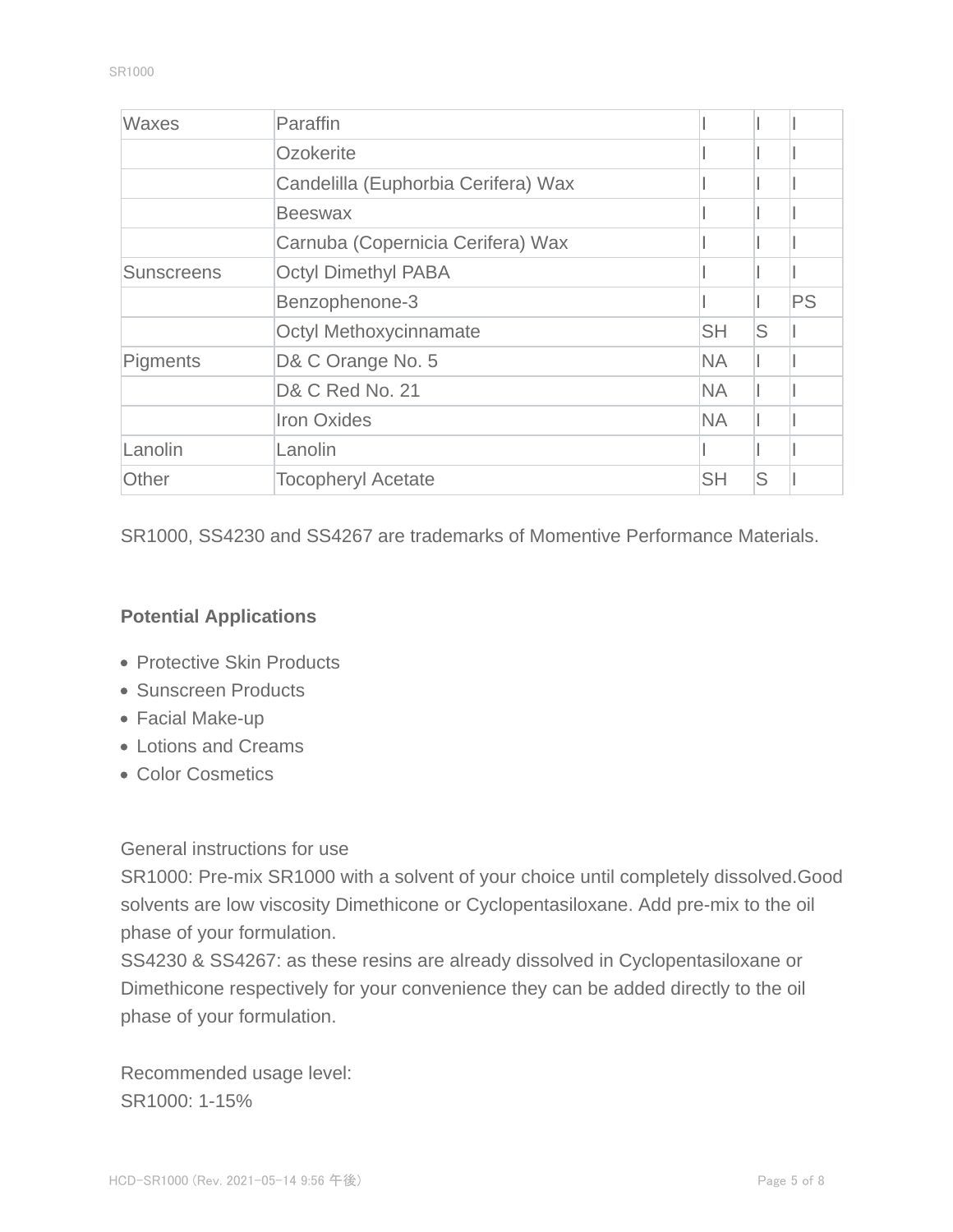SS4230:1-15%

SS4267:1-15%

#### **Patent Status**

本書のいかなる内容も、関連特許が存在しないことを暗示したものではありません。またいか なる特許についても、その権利者による許可なしに、その特許が対象とする発明を実施する ための許可、誘因または推奨を構成することはできません。

# **Product Safety, Handling and Storage**

The warranty period is 12 months from date of shipment from Momentive Performance Materials if stored in original unopened container at a temperature below 25°C (77°F).

Customers should review the latest Safety Data Sheet (SDS) and label for product safety information, safe handling instructions, personal protective equipment if necessary, emergency service contact information, and any special storage conditions required for safety. Momentive Performance Materials (MPM) maintains an aroundthe-clock emergency service for its products. SDS are available at www.momentive.com or, upon request, from any MPM representative. For product storage and handling procedures to maintain the product quality within our stated specifications, please review Certificates of Analysis, which are available in the Order Center. Use of other materials in conjunction with MPM products (for example, primers) may require additional precautions. Please review and follow the safety information provided by the manufacturer of such other materials.

# **Limitations**

Customers must evaluate Momentive Performance Materials products and make their own determination as to fitness of use in their particular applications.

**Contact Information** Email commercial.services@momentive.com

**Telephone**

**Americas Latin America EMEAI- Europe, Middle East, Africa & India**

**ASIA PACIFIC**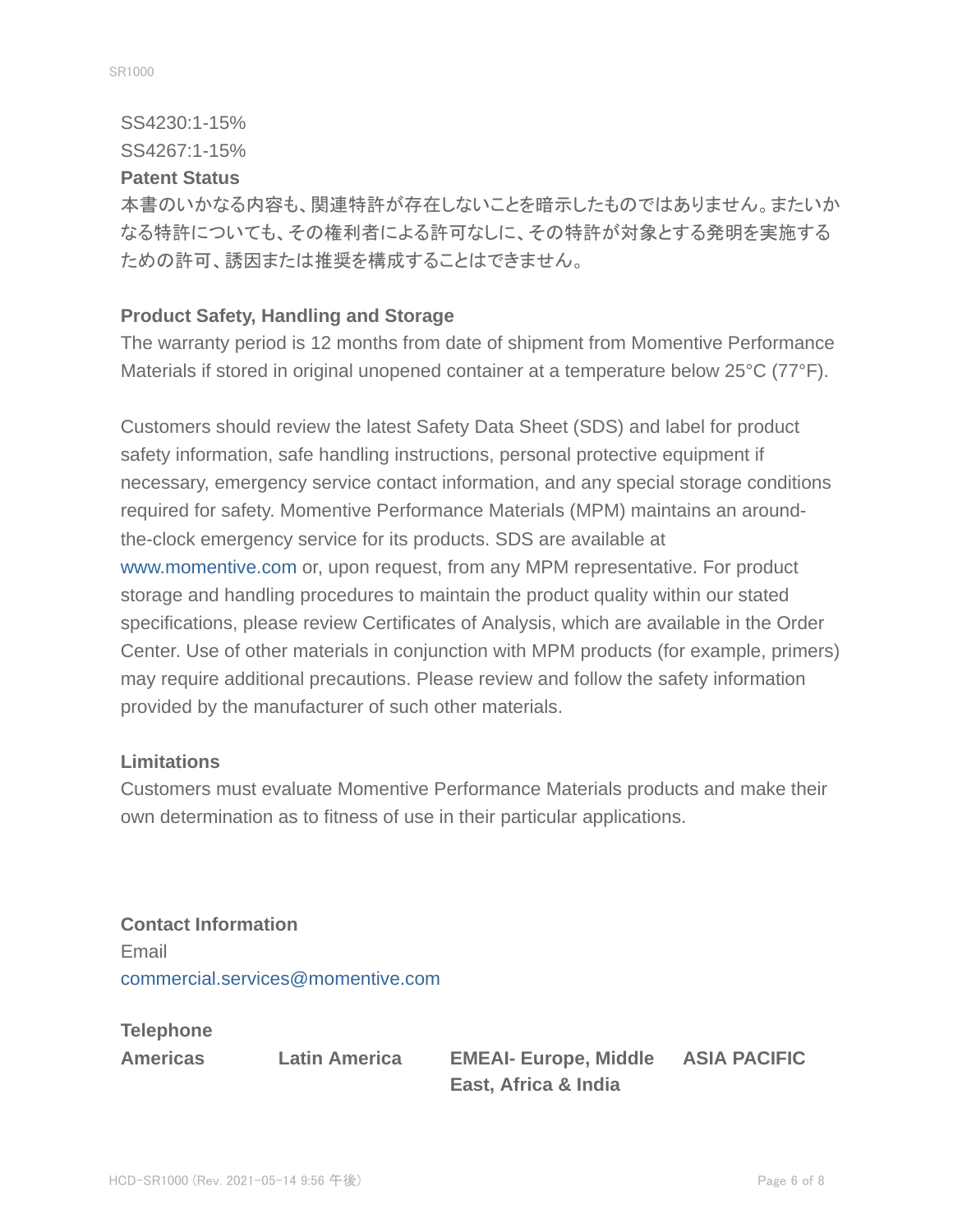| +1 800 295 2392      | <b>Brazil</b>        | <b>Europe</b>             | <b>China</b>     |
|----------------------|----------------------|---------------------------|------------------|
| Toll free*           | +55 11 4534 9650     | +390510924300             | 800 820 0202     |
| +704 805 6946        | <b>Direct Number</b> | Direct number             | Toll free        |
| <b>Direct Number</b> |                      |                           | +86 21 3860 4892 |
|                      |                      |                           | Direct number    |
| *All American        | <b>Mexico</b>        | India, Middle East &      | Japan            |
| countries            | +52 55 2169 7670     | <b>Africa</b>             | +81 3 5544 3111  |
|                      | <b>Direct Number</b> | + 91 44 71212207          | Direct number    |
|                      |                      | Direct number*            |                  |
|                      |                      | *All Middle Eastern       | <b>Korea</b>     |
|                      |                      | countries, Africa, India, | +82 2 6201 4600  |

For literature and technical assistance, visit our website at: www.momentive.com

# **DISCLAIMER:**

**THE MATERIALS, PRODUCTS AND SERVICES OF MOMENTIVE PERFORMANCE MATERIALS INC. AND ITS SUBSIDIARIES AND AFFILIATES (COLLECTIVELY "SUPPLIER"), ARE SOLD SUBJECT TO SUPPLIER'S STANDARD CONDITIONS OF SALE, WHICH ARE INCLUDED IN THE APPLICABLE DISTRIBUTOR OR OTHER SALES AGREEMENT, PRINTED ON THE BACK OF ORDER ACKNOWLEDGMENTS AND INVOICES, AND AVAILABLE UPON REQUEST. ALTHOUGH ANY INFORMATION, RECOMMENDATIONS, OR ADVICE CONTAINED HEREIN IS GIVEN IN GOOD FAITH, SUPPLIER MAKES NO WARRANTY OR GUARANTEE, EXPRESS OR IMPLIED, (i) THAT THE RESULTS DESCRIBED HEREIN WILL BE OBTAINED UNDER END-USE CONDITIONS, OR (ii) AS TO THE EFFECTIVENESS OR SAFETY OF ANY DESIGN INCORPORATING ITS PRODUCTS, MATERIALS, SERVICES, RECOMMENDATIONS OR ADVICE. EXCEPT AS PROVIDED IN SUPPLIER'S STANDARD CONDITIONS OF SALE, SUPPLIER AND ITS REPRESENTATIVES SHALL IN NO EVENT BE RESPONSIBLE FOR ANY LOSS RESULTING FROM ANY USE OF ITS MATERIALS, PRODUCTS OR SERVICES DESCRIBED HEREIN.** Each user bears full responsibility for making its own determination as to the suitability of Supplier's materials, services, recommendations, or advice for its own particular use. Each user must identify and perform all tests and analyses necessary to assure that its finished parts incorporating Supplier's products, materials, or services will be safe and suitable for use under